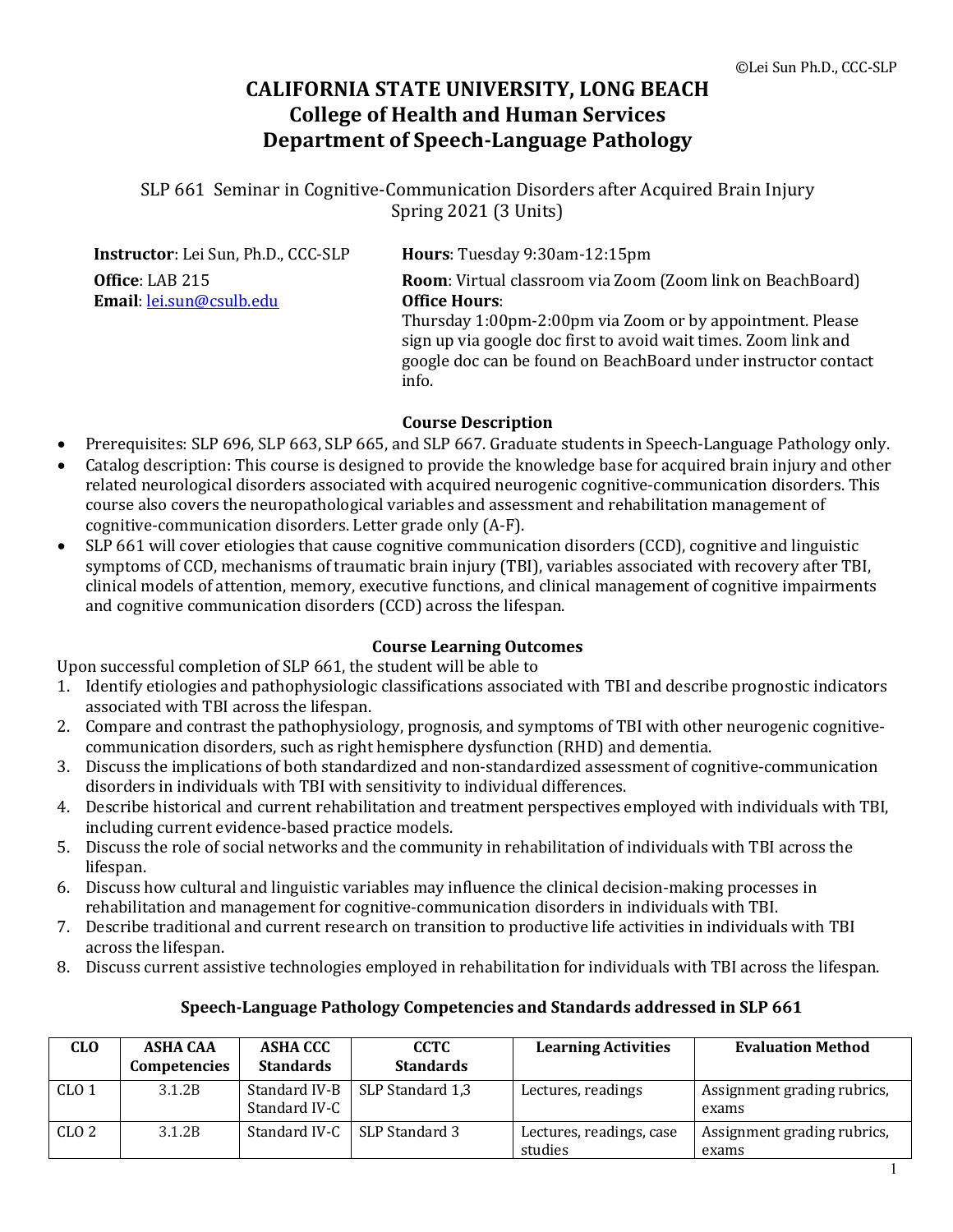| CLO <sub>3</sub> | 3.1.4B             | Standard IV-D                  | SLP Standard 4    | Lectures, readings, case                      | Assignment grading rubrics,          |
|------------------|--------------------|--------------------------------|-------------------|-----------------------------------------------|--------------------------------------|
|                  |                    |                                |                   | studies                                       | exams                                |
| CLO <sub>4</sub> | 3.1.5B             | Standard IV-D                  | SLP Standard 5    | Lectures, readings, case<br>studies           | Assignment grading rubrics,<br>exams |
| CLO <sub>5</sub> | 3.1.5B             | Standard IV-C<br>Standard IV-D | SLP Standard 5    | Lectures, readings, case<br>studies           | Assignment grading rubrics,<br>exams |
| CLO <sub>6</sub> | 3.1.3B             | Standard IV-D                  | SLP Standard 4, 5 | Lectures, readings                            | Assignment grading rubrics,<br>exams |
| CLO <sub>7</sub> | 3.1.1 <sub>R</sub> | Standard IV-F                  | SLP Standard 4.5  | Lectures, discussion,<br>intervention project | Assignment grading rubrics,<br>exams |
| CLO <sub>8</sub> | 3.1.5B             | Standard IV-D                  | SLP Standard 5    | Lectures, readings, case<br>studies           | Assignment grading rubrics,<br>exams |

ASHA CCC/CFCC standards /ASHA CAA competencies / CCTC SLP standards

#### **Methods of Instruction**

SLP 661 in Spring 2021 will be taught virtually and delivered synchronously via Zoom. Please make sure that you attend the class on time and participate fully. The class meeting will not be recorded. Please make every effort to take notes and ask for clarification if you have any questions. You should take responsibility for your own learning as well as your peers' by completing readings and posting a meaningful, course-related discussion. Monitor and access your own learning and progress. Students are also expected to interact with one another in online discussions, and therefore you will need to stay current with all readings and assignments. The Instructor's job is to facilitate students' critical thinking, clinical reasoning, information integration, clarification, and knowledge expansion.

The best way to perform up to your expectations in this course is to keep current on your readings and assignments, use time-management techniques to set aside enough time to write papers, do revisions, study for exams, ask questions to clarify the material, and come to my office hours to discuss strategies to improve your performance during the semester. No "individual" extra credit opportunities will be offered.

#### **Communication Methods & Online Netiquette**

Please activate and check your CSULB email account regularly. The University and your instructor use CSULB email account to send you information. Also, I do not respond to e-mails from students from their personal e-mail accounts due to security risks. Please email me using your university email account. I typically respond to questions and e-mails between 48-72 hours from Monday to Friday between 8am to 5pm.

There are generally accepted methods of behavior for online communication. To minimize unacceptable behavior, it is a good practice for you to read and to acknowledge that you understand the expectations of online netiquette. Please visit the following sections on BeachBoard (BB) for updates, clarification, and questions:

- Announcements on the Course Homepage. Any updates and clarification will be posted here.
- *Student Lounge under "content"* is a virtual space for you to post questions that need clarification, resources to share and concerns about the course. It is a space for you to support each other virtually.
- **Discussion Forums** in the Discussions section.

## **Extent and Nature of Technology Use**

To fully participate in the class meeting and access materials on BB. You should have the following minimum hardware and software. You will also need speakers and a headset, plus headphones and a microphone.

- Windows users: Windows 10, Windows 8, Windows 7
- Mac users: Mac OS 10.10, Mac OS 10.9, Mac OS 10.8

Students need to take the course via Zoom using Zoom meeting ID and password posted by the Instructor. Video and audio presentations will also be used throughout the course to bridge the gap between theory and clinical practice. Students will also require to access BB to obtain supplemental materials for the class, review/submit assignments and grading rubrics, access lecture slides after class, and receive course-related announcements. The online discussion will also be available for resource sharing among peers and information clarification. Calendar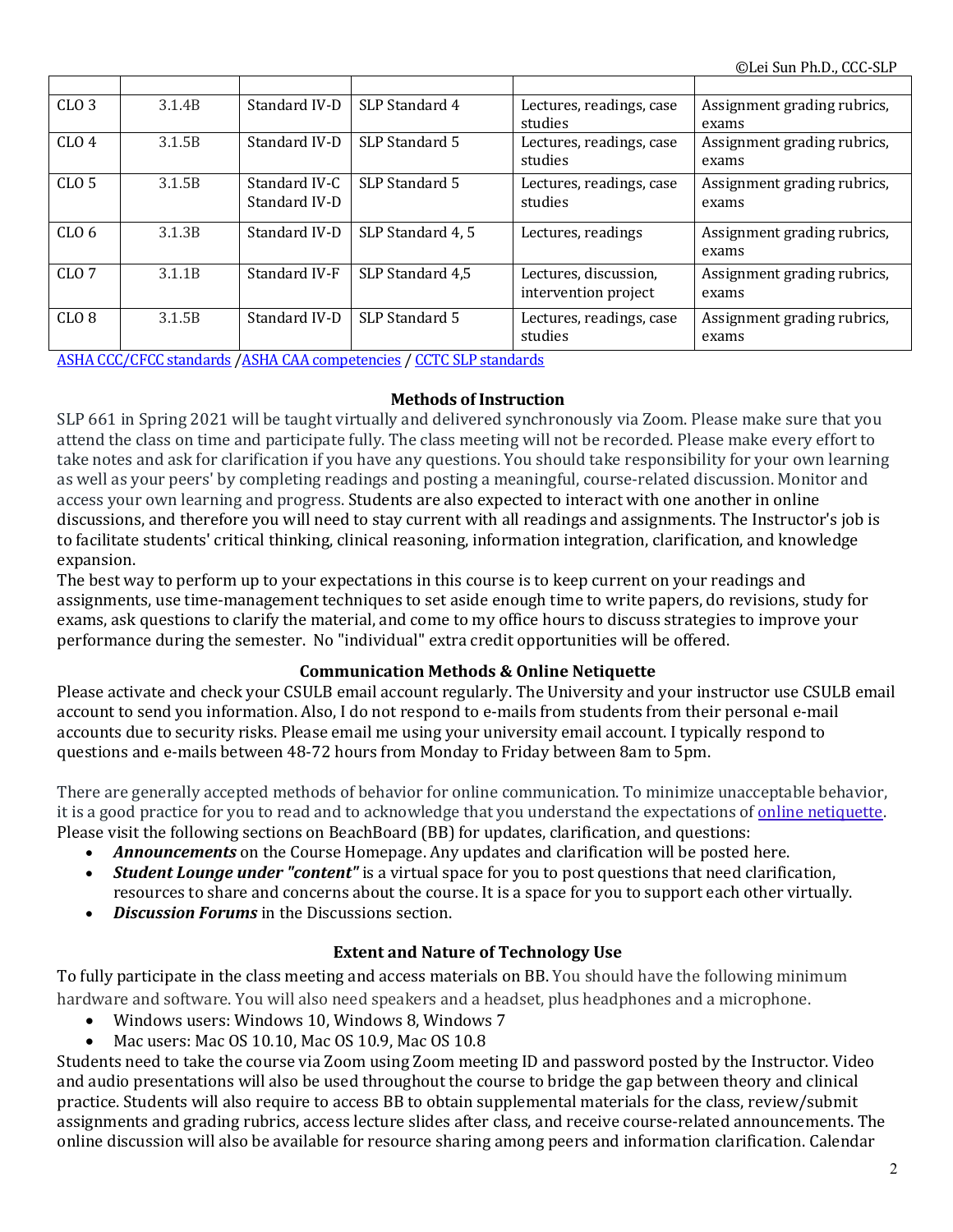function will also be activated to remind you the due date of each assignment. Every assignment you turn in will be checked by Turnitin for the originality of your work. If you experience any technical issues, please contact technology help desk (Tel: 562-985-4959; Email: helpdesk@csulb.edu).

## **Textbook and Other Required Materials**

#### **Required Textbook**

Kimbarow, M. (2019). *Cognitive Communication Disorders* (3rd ed.). Plural publishing.

## **Optional Textbook**

Hux, K. (2011). *Assisting survivors of traumatic brain injury: The role of speech-Language pathologists* (2nd ed.). Pro-Ed, Inc.

## **Supplemental Reading**

Please see schedule and articles listed on BeachBoard. All content within the reading sources is the responsibility of the student. Students are expected to demonstrate mastery of all sources and expand knowledge through individual research. All assigned reading will be posted on BeachBoard. Please thoroughly read all weekly assigned articles before coming to class.

## Topics to be Covered / Course Outline

*\*This* course schedule/outline is tentative. The instructor reserves the right to change/modify it at anytime.

| <b>Date</b> | Topic(s)                                           | <b>Required Reading</b> | <b>Assignment due/Exam</b> |
|-------------|----------------------------------------------------|-------------------------|----------------------------|
| 1/25        | • Introduction                                     | $\bullet$ Hux Ch 2      |                            |
|             | • Course overview                                  | • Kimbarow Ch 8         |                            |
|             | • Acceleration-deceleration dependent injuries     |                         |                            |
| 2/1         | • Mechanisms of TBI                                | $\bullet$ Hux Ch 4      |                            |
|             | • Variables associated with recovery               | • Kimbarow Ch 8         |                            |
| 2/8         | • Clinical models of attention                     | • Kimbarow Ch 1         |                            |
|             | • Attention deficits in TBI, aphasia and dementia  |                         |                            |
|             | • Assessment of attention disorders                |                         |                            |
| 2/15        | • Treatment of attention disorders                 | • Kimbarow Ch 2         |                            |
|             | • Memory models                                    | • Week 4 readings       |                            |
| 2/22        | • Assessment and treatment of memory disorders     | • Kimbarow Ch 2         | Exam I (90 minutes)        |
|             |                                                    | • Week 5 readings       |                            |
| 3/1         | • Clinical model of executive functions            | • Kimbarow Ch 3         |                            |
|             | • Assessment of executive functions                |                         |                            |
| 3/8         | • Treatment of dysexecutive syndrome               | • Week 7 readings       | Case study I (Simucase)    |
| 3/15        | • Cognitive deficits associated with TBI: a review | $\bullet$ Hux Ch 6      |                            |
|             | • Cognitive communication deficits                 | • Week 8 readings       |                            |
| 3/22        | • Cognitive communication deficits cont'd          | $\bullet$ Hux Ch 6      |                            |
|             | • Assessment and treatment for CCD                 | • Week 9 readings       |                            |
| 3/29        | Spring Break-No Class                              |                         |                            |
| 4/5         | • Assessment and treatment for CCD cont'd          | • Kimbarow Ch 7         | Case study II              |
|             | • Mild TBI and Post-concussive syndrome            |                         |                            |
| 4/12        | • CCD following right hemisphere damage            | • Kimbarow Ch 4 & 6     |                            |
|             | • Dementia                                         |                         |                            |
| 4/19        | Exam II                                            |                         |                            |
| 4/26        | · Dementia cont'd                                  | • Kimbarow Ch 6         |                            |
|             | • Childhood TBI                                    |                         |                            |
| 5/3         | • Assessment and treatment of CCD in childhood     |                         |                            |
|             | TBI                                                |                         |                            |
| 5/10        | • Intervention presentation                        |                         |                            |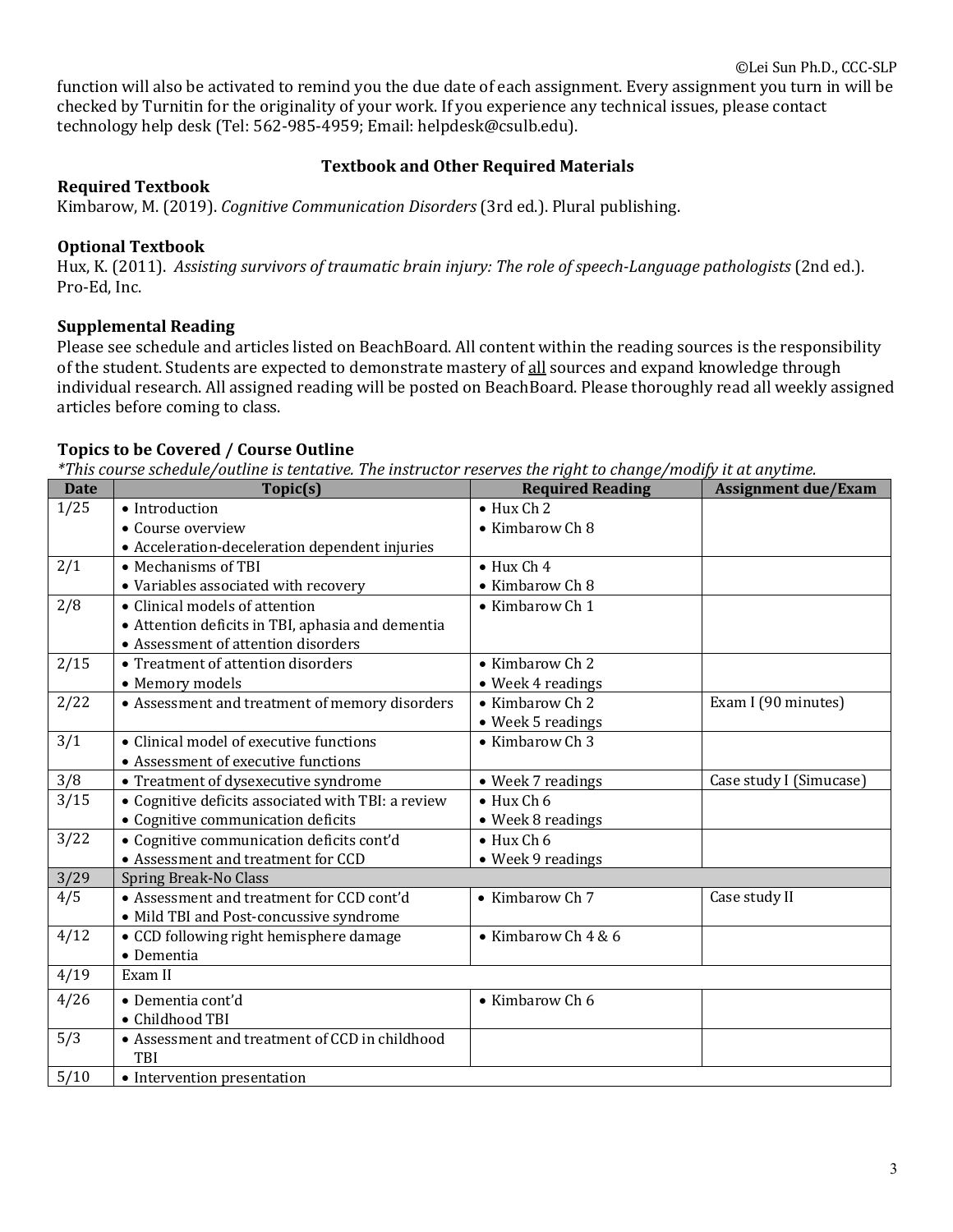#### **Requirements**

- 1. Exam
	- Exam I: 40 points. Exam II: 70 points
	- The exam covers materials presented up to the time of the exam
	- The exam tests how the student integrates information from different sources, organizes content in a logical and professional manner, and applies theories and clinical principles to hypothetical scenarios.
	- Possible formats: fill in the blank, short answer, essay questions

## 2. Case study

- Each case is worth 40 points.
- Individual assignment
- SLO: To bridge the gap between theory and clinical practice and implement EBP. Students must demonstrate the ability to 1) analyze informal assessment results, 2) correctly interpret assessment results, 3) generate goals and objectives, and 4) plan intervention.
- Instructions and grading guidelines will be posted on BeachBoard.
- 3. Intervention presentation
	- 25 points
	- A group of 3 for a 10-15 minutes presentation.
	- SLO: A review of efficacy of specific treatment
	- Topics, instructions and grading guidelines will be posted on BeachBoard.

### **Methods of Evaluation for Grading**

| <b>Assessment Description</b>  | <b>Student Learning Outcome (SLO)</b> | <b>Points</b> | % of Course Grade |
|--------------------------------|---------------------------------------|---------------|-------------------|
| Exam I                         | SLO 1-4                               | 40            | 18.18 %           |
| Exam II                        | SLO 1-4                               | 70            | 31.81 %           |
| Case study I                   | SLO 1-8                               | 40            | 18.18 %           |
| Case study II                  | SLO 1-8                               | 40            | 18.18 %           |
| Intervention presentation      | SLO 4, 5, 7, 8                        | 25            | 15.38 %           |
| Attendance/Class Participation |                                       | 5             | 1.54 %            |

#### Course grades may be based on a descriptive scale such as the following (total points for this course is 220 **points)**

| $90-100\%$ (198.00 – 220 points)          |       | = A performance at the highest level showing sustained excellence.           |
|-------------------------------------------|-------|------------------------------------------------------------------------------|
| 80-89% (176.00 - 197.99 points)           | $=$ B | performance at a high level showing consistent and effective<br>achievement. |
| 70-79% (154.00 - 175.99 points)           |       | = C performance at an adequate level, meeting basic requirements.            |
| 60-69% $(132.00 - 153.99 \text{ points})$ |       | performance is less than adequate meeting minimum course<br>requirements.    |
| Below 60% (below 131.99 points)           | $=$ F | performance in which minimal course requirements have not been met.          |

The Instructor reserves the right to adjust the above percentages (either up or down) or to utilize a curve distribution for grade assignment, in order to most accurately reflect student performance, consistent with the University's definitions for grade assignment, as discussed in University Course Catalog, under General Regulations and Procedures: Grades and Grading Procedures.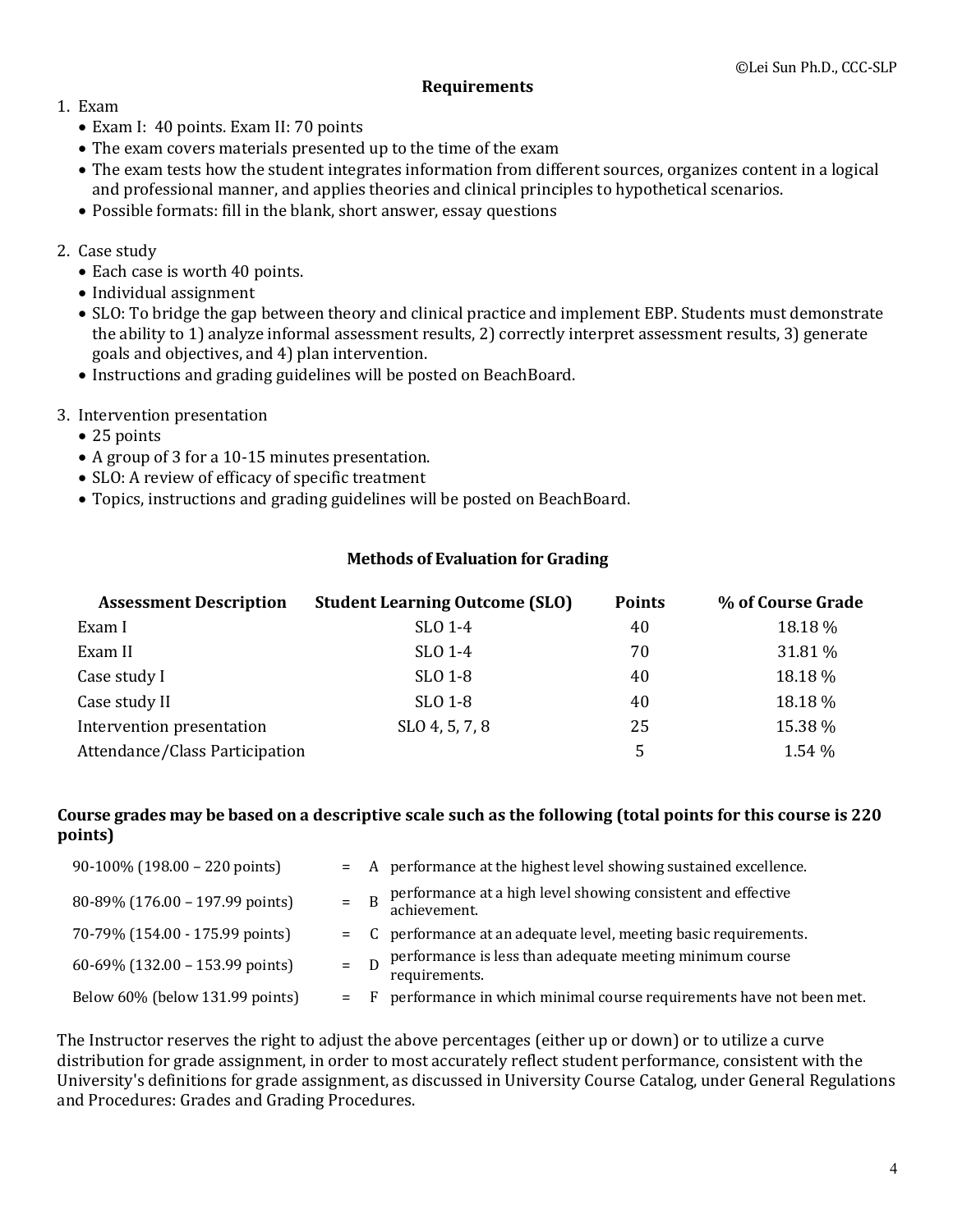## **Course Policies**

### **Statement of Non-discrimination**

California State University, Long Beach is committed to maintaining an inclusive learning community that values diversity and fosters mutual respect. All students have the right to participate fully in university programs and activities free from discrimination, harassment, sexual violence, and retaliation. Students who believe they have been subjected to discrimination, harassment, sexual violence, or retaliation on the basis of a protected status such as age, disability, gender, gender identity/expression, sexual orientation, race, color, ethnicity, religion, national origin, veteran/veteran status or any other status protected by law, should contact the Office of Equity & Diversity at (562) 985-8256, CSULB Foundation-220, http://www.csulb.edu/depts/oed/

## Sexual Assault, Rape, Dating/Domestic Violence, & Stalking

Title IX prohibits gender discrimination, including sexual harassment and sexual misconduct. If you have experienced sexual harassment, sexual assault, rape, dating/domestic violence, or stalking, the campus confidential Victim's Advocate is available to help. Jaqueline Urtez (e: advocate@csulb.edu, p: (562) 985-2668) can provide **free** and **confidential** support, accommodations, and referrals for victims without having to report the assault to campus authorities. While students are welcome to discuss assaults with faculty, both faculty and teaching assistants are mandatory reporters who are required to report all incidents of sexual harassment/misconduct to the Title IX office for follow-up and possible investigation. Students who do wish to report the assault for possible investigation may contact the confidential victim's advocate, who can help them through the reporting process, or they can report the assault directly to the Title IX Office by completing an online reporting form at https://www.csulb.edu/equity-diversity/title-ix or contacting the Office of Equity & Diversity at OED@csulb.edu.

## **Statement of Accessibility**

Accessible Instructional Materials and Course Material Requisitions: Faculty must adhere to CSULB policy 08-11 Accessibility and Faculty Responsibility for the Selection of Instructional Materials in all modes of instruction. Training and support for converting instructional materials to accessible formats will be provided by the University. All instructors shall be familiar with best practices in making their syllabus and course documents accessible to all students and upon request provide the format need for the student. Instructors can access best practices at the following link.

http://www.csulb.edu/divisions/aa/academic\_technology/itss/course\_materials/accessibility/ *Accommodation*

- A. It is the student's responsibility to notify the Instructor in advance of the need for accommodation of a university verified disability (PS 11-07, Course Syllabi and Standard Course Outlines).
- B. Students needing special consideration for class format and schedule due to religious observance or military obligations must notify the Instructor in advance of those needs.
- C. Students who require additional time or other accommodation for assignments must secure verification/assistance from the CSULB Bob Murphy Access Center (BMAC) office located at the Student Success Center. The telephone number is (562) 985-5401.
- D. Accommodation is a process in which the student, BMAC, and Instructor each play an important role. Students contact BMAC so that their eligibility and need for accommodation can be determined. BMAC identifies how much time is required for each exam. The student is responsible for discussing his/her need with the Instructor and for making appropriate arrangements. Students who are eligible to receive accommodation should present an Accommodation Cover Letter and a BMAC Student/Teacher Testing Agreement Form to the Instructor as early in the semester as possible, but no later than a week before the first test. (It takes one week to schedule taking an exam at the BMAC office.) The Instructor welcomes the opportunity to implement the accommodations determined by BMAC. Please ask the Instructor if you have any questions.

## **Cheating and Plagiarism** (PS 08-02) (CSULB Catalog, AY 2019-2020)

http://catalog.csulb.edu/content.php?catoid=3&navoid=147&hl=Cheating+and+Plagiarism+&returnto=search#ch eating-and-plagiarism)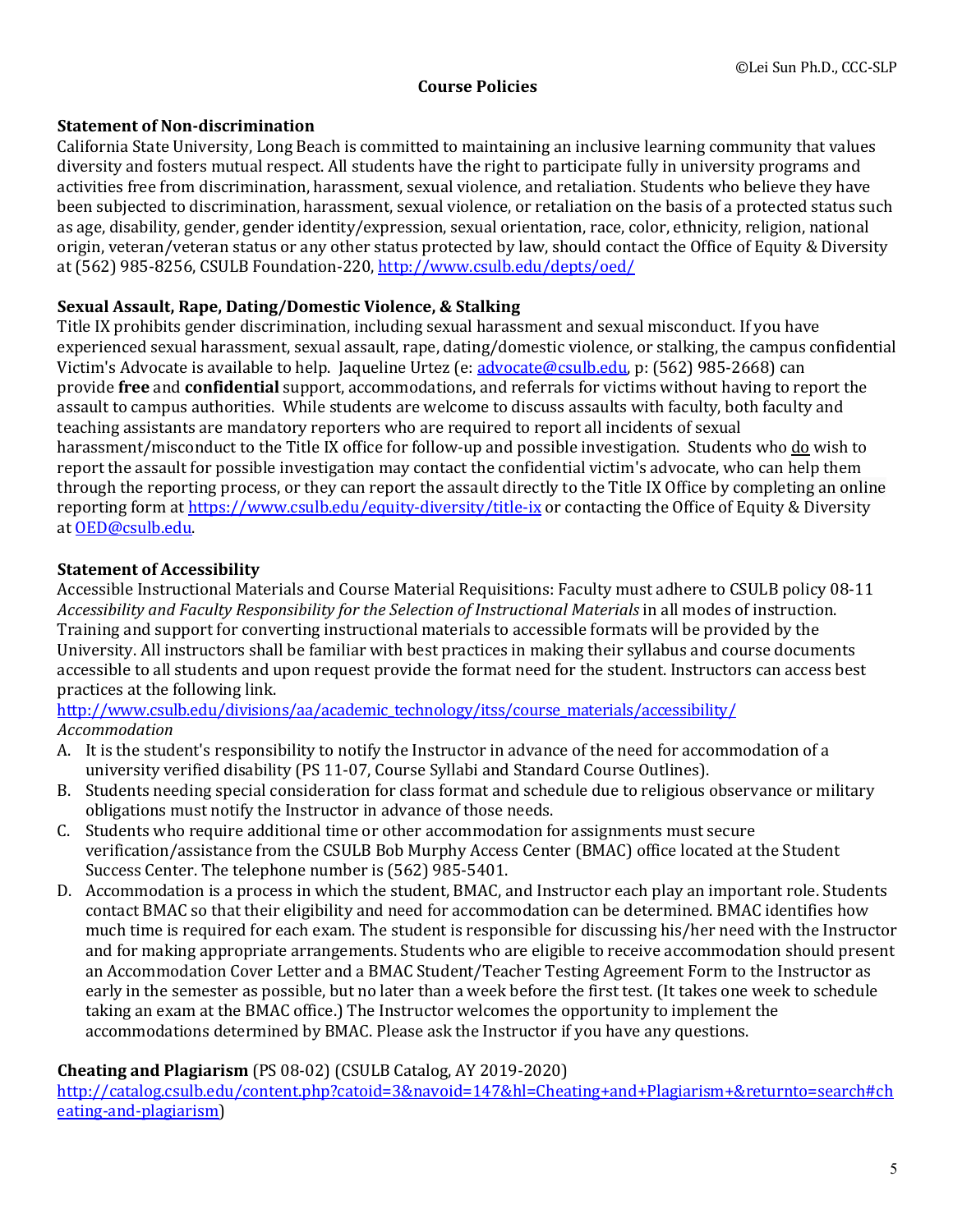## A. Definition of Plagiarism

Plagiarism is defined as the act of using the ideas or work of another person or persons as if they were one's own, without giving credit to the source. Such an act is not plagiarism if it is ascertained that the ideas were arrived at through independent reasoning or logic or where the thought or idea is common knowledge. Acknowledge of an original author or source must be made through appropriate references, i.e., quotation marks, footnotes, or commentary. Examples of plagiarism include, but are not limited to, the following: the submission of a work, either in part or in whole, completed by another; failure to give credit for ideas, statements, facts or conclusions which rightfully belong to another; in written work, failure to use quotation marks when quoting directly from another, whether it be a paragraph, a sentence, or even a part thereof; or close and lengthy paraphrasing of another's writing or programming. A student who is in doubt about the extent of acceptable paraphrasing should consult the Instructor. Students are cautioned that, in conducting their research, they should prepare their notes by (a) either quoting material exactly (using quotation marks) at the time they take notes from a source; or  $(b)$  departing completely from the language used in the source, putting the material into their own words. In this way, when the material is used in the paper or project, the student can avoid plagiarism resulting from verbatim use of notes. Both quoted and paraphrased materials must be given proper citations.

B. Definition of Cheating

Cheating is defined as the act of obtaining or attempting to obtain or aiding another to obtain academic credit for work by the use of any dishonest, deceptive or fraudulent means. Examples of cheating during an examination would include, but not be limited to the following: copying, either in part or in whole, from another test or examination; discussion of answers or ideas relating to the answers on an examination or test unless such discussion is specifically authorized by the Instructor; giving or receiving copies of an exam without the permission of the Instructor; using or displaying notes; "cheat sheets," or other information or devices inappropriate to the prescribed test conditions, as when the test of competence includes a test of unassisted recall of information, skill, or procedure; allowing someone other than the officially enrolled student to represent the same. Also included are plagiarism as defined and altering or interfering with the grading procedures. It is often appropriate for students to study together or to work in teams on projects. However, such students should be careful to avoid use of unauthorized assistance, and to avoid any implication of cheating, by such means as sitting apart from one another in examinations, presenting the work in a manner which clearly indicates the effort of each individual, or such other method as is appropriate to the particular course.

C. Academic Action

One or more of the following academic actions are available to the faculty member who finds a student has been cheating or plagiarizing. These options may be taken by the faculty member to the extent that the faulty member considers the cheating or plagiarism to manifest the student's lack of scholarship or to reflect on the student's lack of academic performance in the course. These actions may be taken without a request for or before the receipt of a Report from the Academic Integrity Committee.

- 1. Review no action.
- 2. An oral reprimand with emphasis on counseling toward prevention of further occurrences;
- 3. A requirement that the work be repeated;
- 4. Assignment of a score of zero (0) for the specific demonstration of competence, resulting in the proportional reduction of final course grade;
- 5. Assignment of a failing final grade;
- 6. Referral to the Office of Student Conduct and Ethical Development for possible probation, suspension, or expulsion.

#### **Attendance Policy**

#### http://catalog.csulb.edu/content.php?catoid=3&navoid=147#class-attendance

ATTENDANCE IS MANDATORY. The Instructor may withdraw students who fail to attend class during the first week of the semester. The attendance policy for this course is listed as follows:

A. *The Instructor will take attendance from randomly selected classes.* You can not earn a participation point if you are absent from class, and you can only earn half of the participation point if you are tardy or leave early.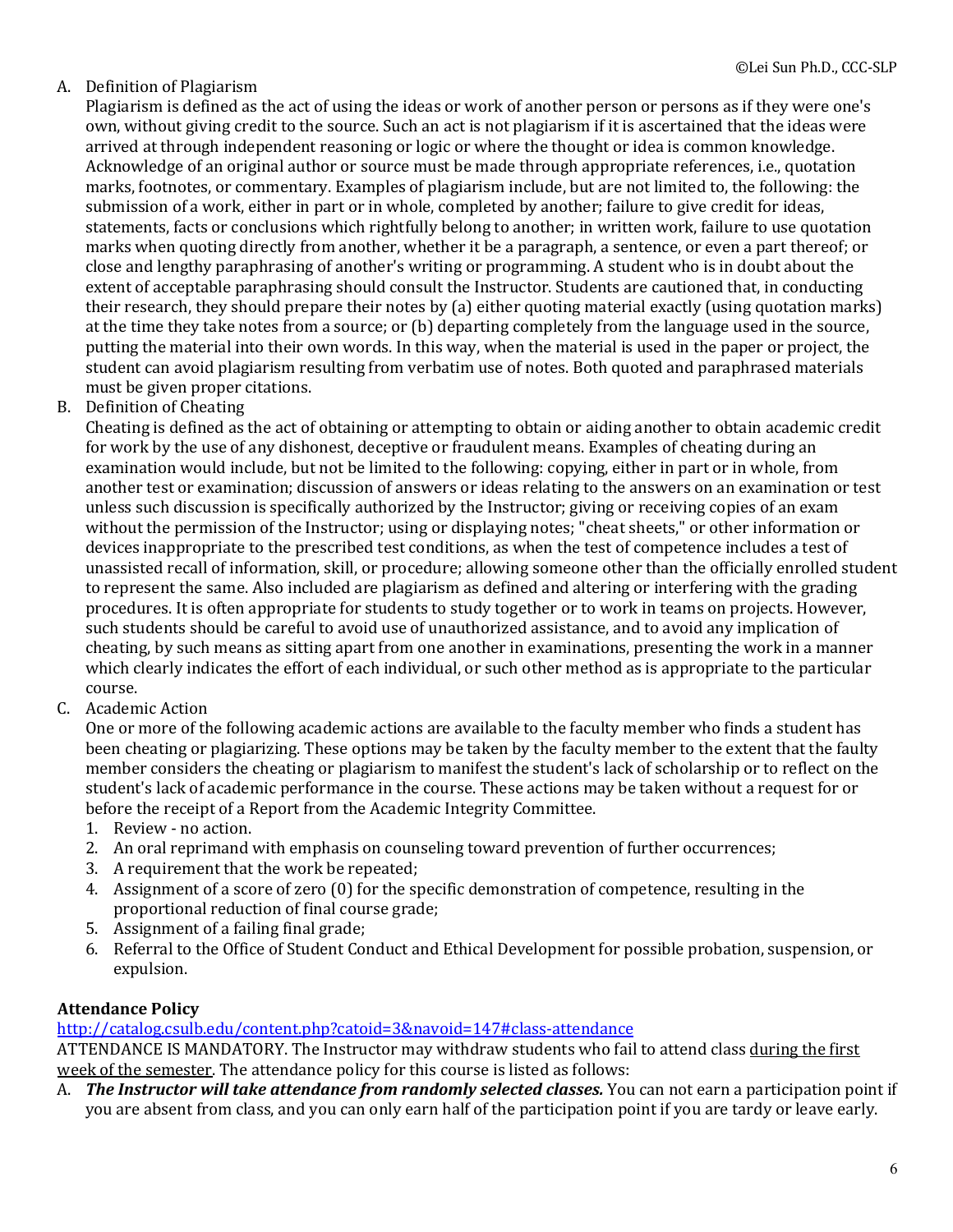- B. A make-up exam may be arranged with proper official documents submitted to the Instructor for approval *before* the arrangement. If a student misses an exam for a legitimate emergency or illness, the student will be given a make-up exam within two days of the original exam date.
- C. Late papers may be accepted with official documents only (e.g., a doctor's note; a jury summons, etc.).
- Assignment grades will decrease 5% per day for every day that the assignment is late.
- D. If you miss a class activity, you will receive a "0" for that class activity.

Students may have a valid reason to miss a class. When any of the following reasons directly conflict with class meeting times, students are responsible for informing faculty members, of the reason for the absence and for arranging to make up missed assignments, tests, quizzes, and class work insofar as this is possible. Excused absences include, but are not limited to:

- A. Illness or injury to the student, or medical condition, including those related to pregnancy
- B. Death, injury, or serious illness of an immediate family member. An immediate family member is defined as a close relative, or a person residing in the immediate household of the student
- C. Religious reasons (California Education Code section 89320)
- D. Jury duty, military service, or government obligation
- E. University sanctioned or approved activities (examples include but are not limited to: artistic performances, participation in scholarly conferences and presentations, intercollegiate athletic activities, student government, required class field trips, etc.)

### Accommodations for Religious Holidays & Military Service

The earliest possible notification is preferred for all excused absences. Advance notification minimally one week in advance is required and verification may be requested for the following absences: Jury duty, military service, or other government obligation; religious reasons; university-sanctioned or approved activities. for those established religious observances, the Instructor should be notified during the first week of instruction.

## Withdrawal Policy (PS 12-03) (http://catalog.csulb.edu/content.php?catoid=3&navoid=147#cancellation-ofregistration-or-withdrawal-from-csulb)

Regulations governing the refund of student fees in the California State University system are prescribed by the CSU Board of Trustees; see California Code of Regulations, Title 5, Education, Section 41802.

- A. Withdrawal during the first two weeks of instruction: Students may withdraw during this period and the course will not appear on their permanent records.
- B. Withdrawal after the second week of instruction and prior to the final three weeks of the regular semester (20% of a non-standard session) of instruction:

Withdrawals during this period are permissible only for serious and compelling reasons. The approval signatures of the instructor and department chair are required. The request and approvals shall state the reasons for the withdrawal. Students should be aware that the definition of "serious and compelling reasons" as applied by faculty and administrators may become narrower as the semester progresses. Copies of such approvals are kept on file by Enrollment Services.

- C. Withdrawal during the final three weeks of instruction:
- Withdrawal during the final three weeks of instruction are not permitted except in cases such as accident or serious illness where the circumstances causing the withdrawal are clearly beyond the student's control and the assignment of an Incomplete is not practical. Ordinarily, withdrawal in this category will involve total withdrawal from the campus except that a Credit/No Credit grade or an Incomplete may be assigned for other courses in which sufficient work has been completed to permit an evaluation to be made. Request for permission to withdraw under these circumstances must be made in writing on forms available from Enrollment Services. The requests and approvals shall state the reasons for the withdrawal. These requests must be approved by the Instructor of record, department chair (or designee), college dean (or designee), and the academic administrator appointed by the president to act in such matters. Copies of such approvals are kept on file by Enrollment Services.
- D. Limits on Withdrawal: No undergraduate student may withdraw from more than a total of 18 units. This restriction extends throughout the entire undergraduate enrollment of a student at CSULB for a single graduation, including special sessions, enrollment by extension, and re-enrolling after separation from the University for any reason. The following exceptions apply:
	- 1. Withdrawals prior to the end of the second week of a semester (13%) of instruction at CSULB,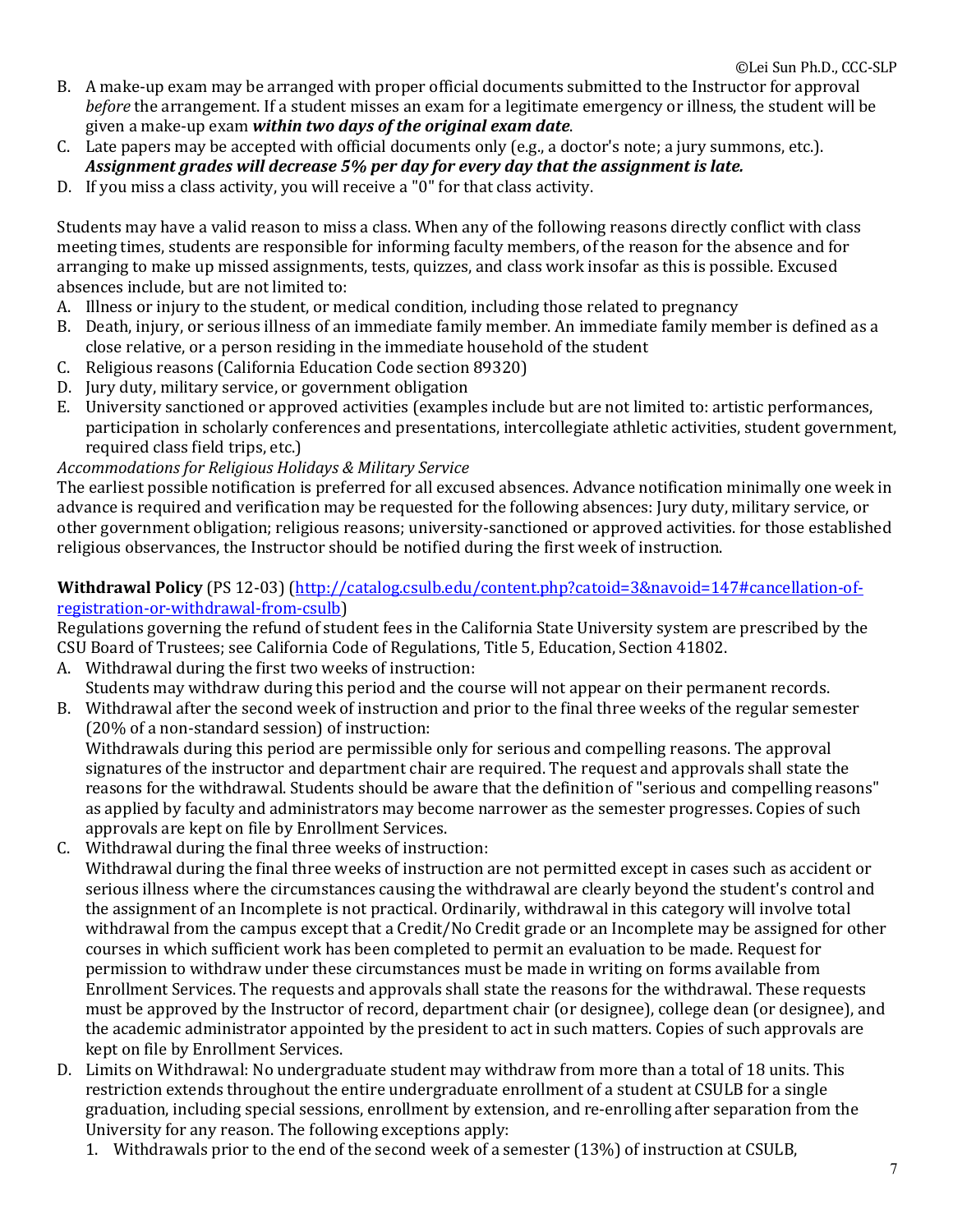- 2. Withdrawals in terms prior to fall 2009 at CSULB,
- 3. Withdrawals at institutions other than CSULB, and
- 4. Withdrawals at CSULB for exceptional circumstances such as serious illness or accident (the permanent academic record will show these as a WE to indicate the basis for withdrawal).
- E. Medical Withdrawal: CSULB may allow a student to withdraw without academic penalty from classes if the following criteria are met:
	- 1. A completed Medical Withdrawal Form, including any required documentation, is submitted to Enrollment Services before the end of the semester, and
	- 2. The student presents evidence to demonstrate that a severe medical or debilitating psychological condition prevented the student from attending and/or doing the required work of the courses to the extent that it was impossible to complete the courses.

#### **Campus Behavior**

A. Civility Statement

California State University, Long Beach, takes pride in its tradition of maintaining a civil and non-violent learning, working, and social environment. Civility and mutual respect toward all members of the University community are intrinsic to the establishment of excellence in teaching and learning. They also contribute to the maintenance of a safe and productive workplace and overall healthy campus climate. The University espouses and practices zero tolerance for violence against any member of the University community (i.e., students, faculty, staff, administrators, and visitors). Violence and threats of violence not only disrupt the campus environment, they also negatively impact the University's ability to foster open dialogue and a free exchange of ideas among all campus constituencies. Members of the campus community are encouraged to promptly report any acts of violence, threats of violence, or other behavior which by intent, act, or outcome harm themselves or others. (CSULB Catalog, AY 2019-2020).

B. Classroom Expectations

All students of the California State University system must adhere to the Student Conduct Code as stated in Section 41301 of the Title 5 of the California Code of Regulations as well as all campus rules, regulations, codes and policies. Students as emerging professionals are expected to maintain courtesy, respect for difference, and respect for the rights of others

C. Unprofessional and Disruptive Behavior

It is important to foster a climate of civility in the classroom where all are treated with dignity and respect. Therefore, students engaging in disruptive or disrespectful behavior in class will be counseled about this behavior. If the disruptive or disrespectful behavior continues, additional disciplinary actions may be taken.

D. Preferred Gender Pronoun

This course affirms people of all gender expressions and gender identities. If you prefer to be called a different name than what is on the class roster, please let me know. Feel free to correct me on your preferred gender pronoun. You may also change you name for BeachBoard and MyCSULB without a legal name change, to submit a request go to MyCSULB/Personal Information/Names. If you have any questions or concerns, please do not hesitate to contact me.

#### **Social Media Policy**

Social media is an umbrella term that encompasses the various activities that integrate technology, social interaction, and content creation. Social media includes technology (computers, phones, tablets) and is used in various forms (blogs, wikis, photo and video sharing, podcasts, social networking, mashups, virtual worlds, etc.). Means of accessing social media may include applications (Facebook, Instagram, Twitter, Skype, Snap Chat, YouTube, etc.). These devices and applications are subject to having content transmitted to others, with or without consent from the original author.

- A. All students are expected to follow the CSULB Social Media Guideline http://www.csulb.edu/sites/default/files/groups/marketingcommunications/accessibleversionfinalapril2018-jmp.pdf
- B. Per the Health Insurance Portability and Accountability Act of 1996 (HIPAA) regulations https://www.hhs.gov/hipaa/for-professionals/privacy/guidance/privacy-practices-for-protected-healthinformation/index.html, no information, pictures, videos or descriptions of clients/families can be posted on social media sites. Please see the full HIPAA policy in the Clinical Practicum Handbook. Violation of HIPAA